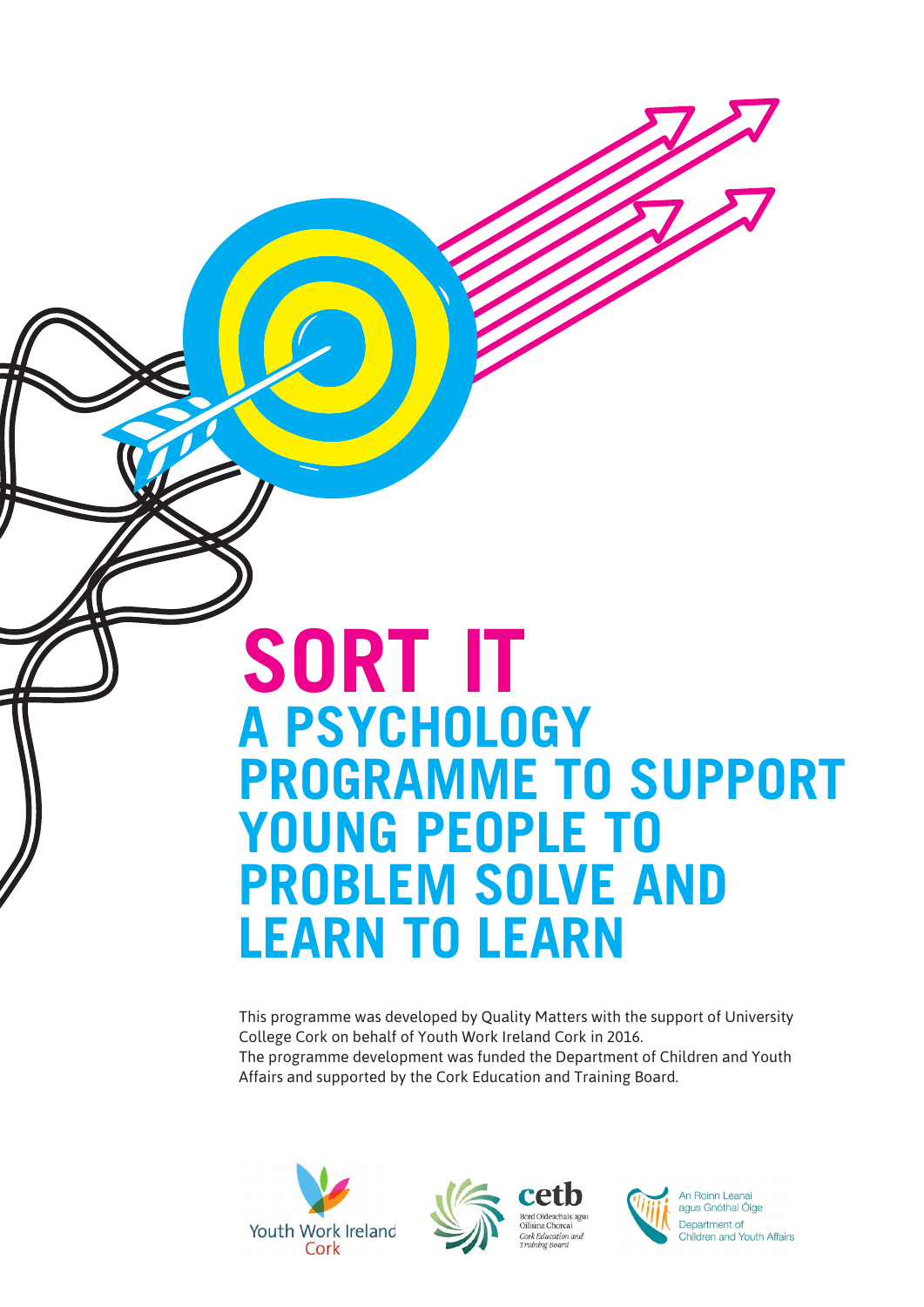## **INTRODUCTORY CHAPTER CONTENTS**

NOLD DOCKET

O

Ľ

2

**DUST** 

O

| 01 | Foreword by Eleanor O'Sullivan,                    |                                                                                            |  |
|----|----------------------------------------------------|--------------------------------------------------------------------------------------------|--|
| 02 |                                                    |                                                                                            |  |
| 03 | 03.1<br>03.2<br>03.3<br>03.4                       | Step 1: Shift from Old Brain to New Brain 3                                                |  |
| 04 | Other Key Concepts Informing the Programme 5       |                                                                                            |  |
| 05 |                                                    |                                                                                            |  |
| 06 | <b>Values and Principals: Consistently Applied</b> |                                                                                            |  |
| 07 | List of Things You Will Need to Deliver            |                                                                                            |  |
| 08 | 08.1<br>08.2<br>08.3<br>08.4                       | Trauma Informed Classrooms: Anticipating and<br>Establishing a Trauma-Informed Classroom 8 |  |
| 09 |                                                    |                                                                                            |  |
| 10 | 10.1<br>10.2                                       | Key Lessons: Approach to Delivering                                                        |  |
| 11 | 11 1<br>11.2                                       |                                                                                            |  |

This programme was developed by Quality Matters, in partnership with Dr Sharon Lambert of University College Cork. The team are grateful to Robert Browne and Dr Marcin Szczerbinski for their support in initial programme development.

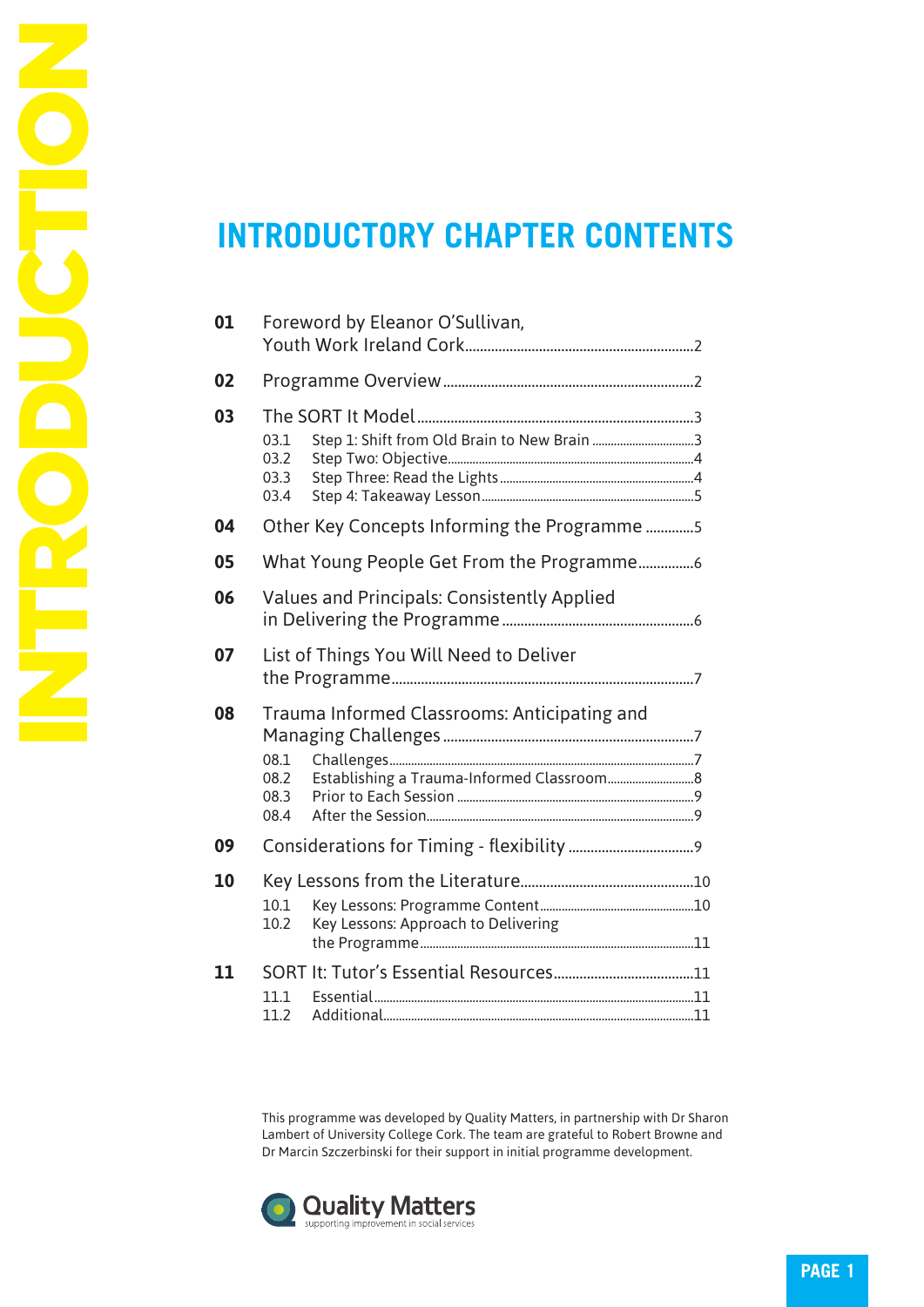### **01 FOREWORD BY ELEANOR O'SULLIVAN, YOUTH WORK IRELAND CORK**

The National Occupational Standards for Youth Work note that the key purpose of youth work is to enable young people to develop holistically, working with them to facilitate their personal, social and educational development, to enable them to develop their voice, influence and place in society and to reach their full potential.

The SORT It programme is another tool that can be used to assist young people to achieve in their learning, addressing through the programme, the cause and effect of poor educational attainment. Hopefully the programme will also be a contributory factor in helping to illustrate the value and impact of a youth work approach to engaging and supporting young people to achieve a recognized qualification through the LTI programme, that will make a positive difference towards breaking the cycle of unemployment, lighting a spark in them to go on to further education which will lead to gainful employment.

We are happy to present the SORT It programme, which aims to support young people to understand their own experiences of learning and work, to learn how to better managing challenging or high stress situations, and apply a 4-step process for managing difficulties that could stop them from achieving their goals. We are grateful to the group of committed young people and our staff team who piloted this programme in its first draft, and to the programme developers Quality Matters and University College Cork.

### **02 PROGRAMME OVERVIEW**

**The SORT It programme was designed for youth services to support young people to problem solve and learn to learn. This programme is delivered over 9 sessions, each lasting 2 hours. Over the nine sessions, young people take part in an interactive, engaging and vibrant programme where they explore basic concepts in psychology relating to stress, negative automatic thoughts, strategizing and reviewing, and how all of these relate to workplace and classroom problem solving. Participants in the programme practice a range of skills to help them apply this knowledge in work and classroom environments.**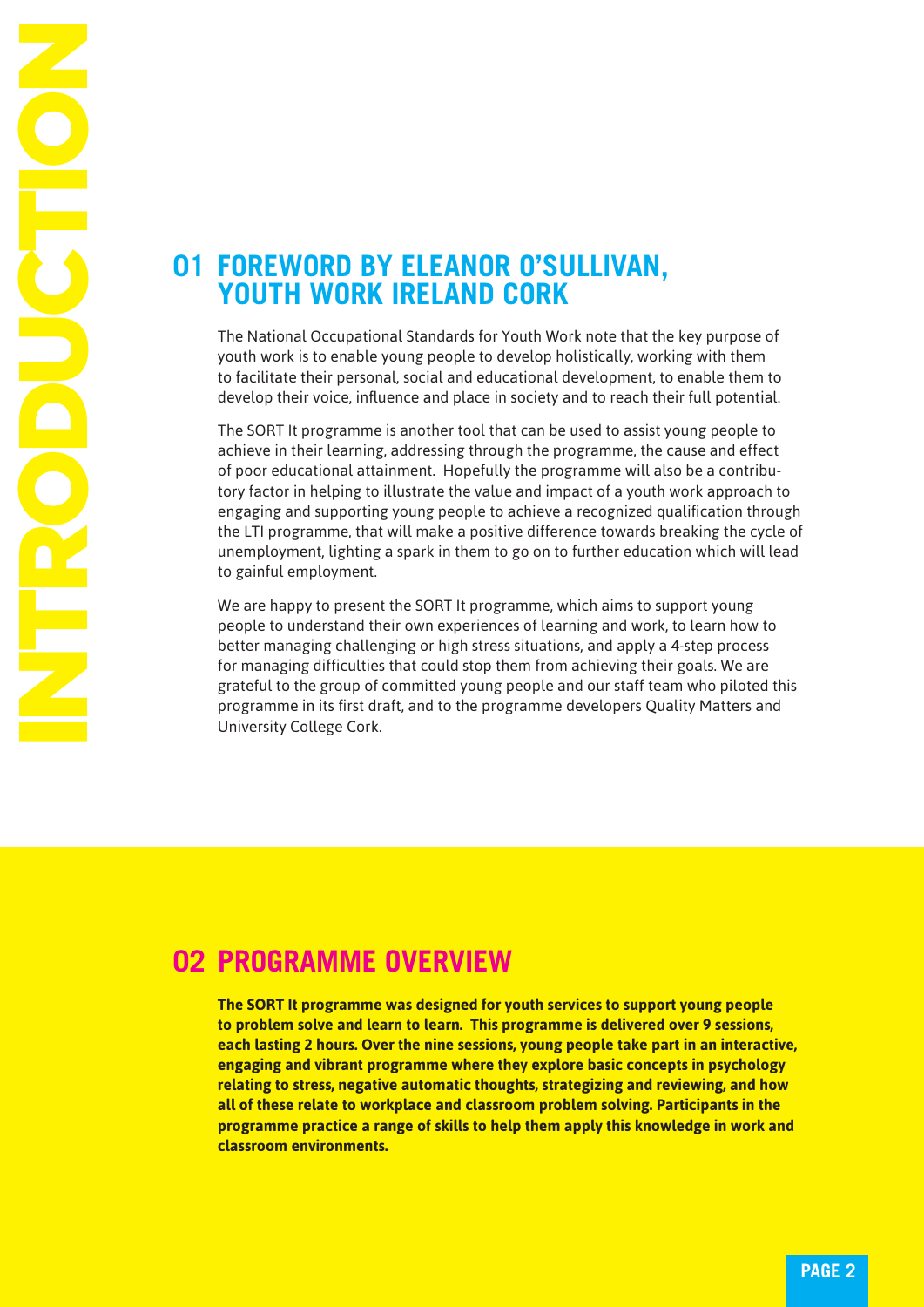The SORT It model was developed by a team of researchers, educators and psychologists

**IDENT IT MODEL**<br>
The SORT It model was developed for youth services working with<br>
for youth services working with<br>
young people who had previously<br>
disengaged from, or had negative<br>
experiences with the education<br>
system. for youth services working with young people who had previously disengaged from, or had negative<br>experiences with the education<br>system, Based on the knowledge t experiences with the education **system. Based on the knowledge that<br>previous negative difficulties can<br>cause future problems in education** previous negative difficulties can cause future problems in education and work, this programme supports young people to develop skills to address a range of problems from interpersonal (such as a fight with a tutor) to task based (such as reading difficult instructions). The approach that was developed draws on multiple educational theories as well as the cognitive models such as 'metacognitive skills', which is the set of skills we develop over time that help us 'learn to learn'. The SORT It<br>model can be used by a young perse model can be used by a young person each time they encounter a problem. It involves four simple steps, each of eacn time they encounter a probler<br>It involves four simple steps, each o<br>which begins with a letter from the word SORT. The model is illustrated here, and each step is explained below.



### **03.1 STEP 1: SHIFT FROM OLD BRAIN TO NEW BRAIN**

In its most basic form, the brain can be divided into both an 'old' brain and a 'new' brain. In terms of human evolution, the old brain was the first brain to develop in humans. As humans evolved over many millions of years, developing language and other more complex skills, the new brain developed to take over these functions. Today, we still have both of these brains in our head, working together.

As it was the first to develop, the main functions of the old brain tend to be those skills or behaviours that are seen as more 'primitive'. When a person first encounters a problem or difficulty, their stress increases and in many cases they will go into 'fight or flight' mode<sup>1</sup>. 'Fight or flight,' a function of our old brain, was very helpful to us in primitive times when we were regularly meeting life-threatening situations (like encountering a tiger!), but it's not so useful in the face of everyday difficulties that might arise in work or in school.

# **New Brain PROBLEM SOLVING**



<sup>1</sup> Read more about fight or flight and it's impact on learning here: http://www.edudemic.com/stress-affects-brain-learning/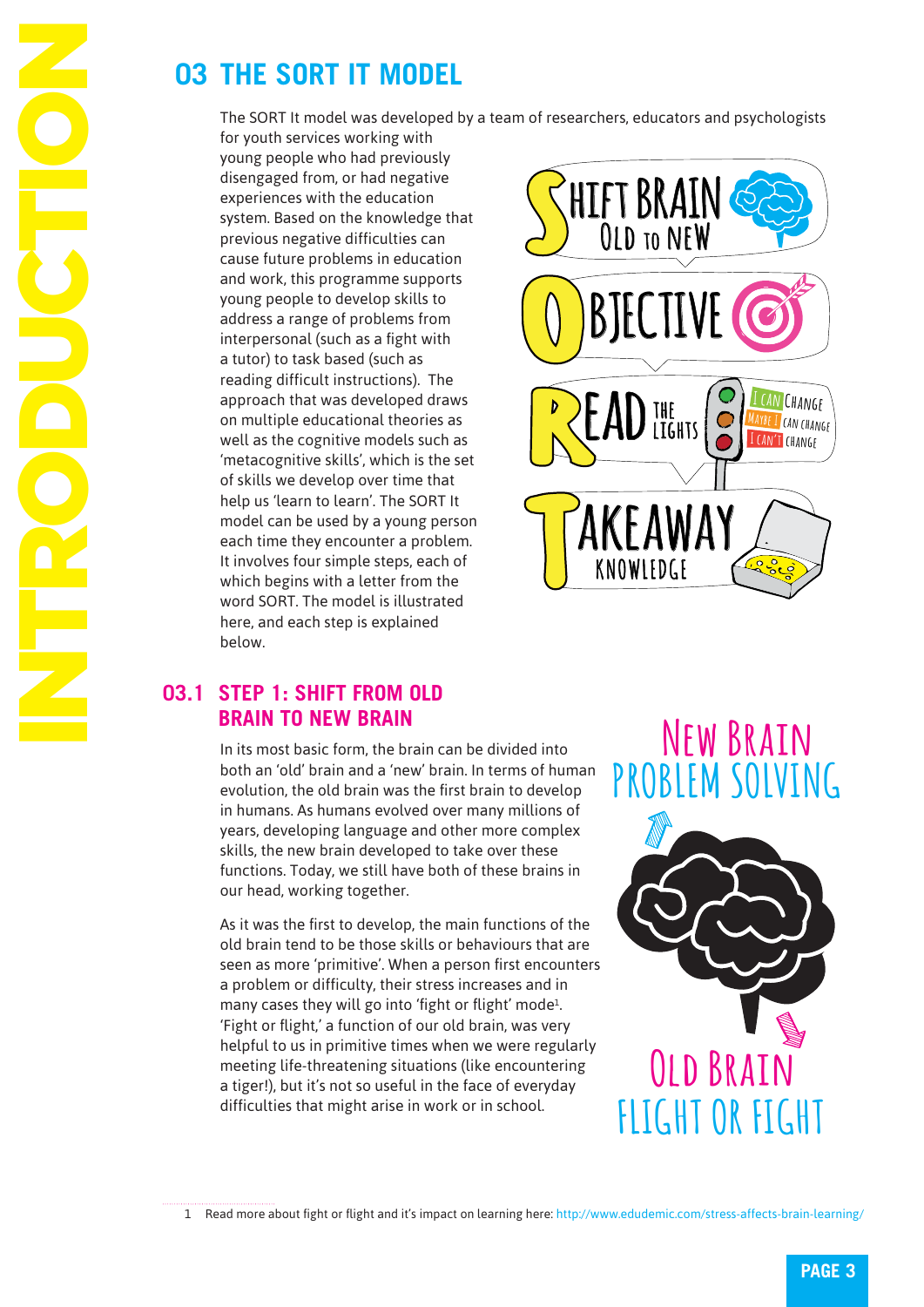Unfortunately, our 'old brain' cannot distinguish well between different stressful situations and basically thinks that all problems are tigers. An example of this is when the old brain interprets a non-dangerous situation as dangerous, and might provoke a panic attack. Thankfully, our new brain can see that there are other ways to deal with threats other than fighting or fleeing. Our old brain works automatically and is very fast, but our new brain is slower, clearer thinking and can step in and help us to make a better plan to deal with a problem than fighting or fleeing. In this sense, the new brain can be seen as the more rational of the two. When we become stressed, our old brain takes over so we have to do some work to let our new brain be in charge. Teaching young people some simple steps for shifting from old brain to new brain is the first step in the programme. It is explored fully in session 2, and 'grounding' exercises are included at the beginning and the end of each session to give young people the opportunity to regularly practice techniques as part of the programme.

#### **03.2 STEP TWO: OBJECTIVE**

After the young person has shifted from their old brain and moved out of fight or flight mode, the next step is for them to identify their objectives or goals. Identifying a goal helps the young person to focus on finding the best way to manage the problem. The goal may be short, medium or long term. For example, in a particular moment when a young person is confused about instructions they have just received from a teacher:

- $\triangleright$  A short term goal would be to find out how to do the task
- $\triangleright$  A medium term goal might be to stay in school
- $\triangleright$  A long term goal might be to get into college

Once they have identified what it is they are trying to get from the situation, the young person can figure out the best strategy for managing it.

### **03.3 STEP THREE: READ THE LIGHTS**

The young person has shifted from old brain to new brain, identified their goal in that particular situation, and now they must decide the best way to deal with this situation. This is the part of the programme where they assess a situation with a calm mind and a clear goal, and decide on a strategy for dealing with the situation.

In this programme, the young people are taught that problem situations will generally fall into one of three categories, reflecting their ability to manage it or impact change in it. For each colour, there are a number of skills and approaches to inform their strategy to deal with the problem. They will practice, and can then draw on these skills to manage problem situations:

| <b>Problem colour</b> | In relation to<br>the problem this<br>means | <b>Metacognitive and Related Skills required to Manage</b>       |
|-----------------------|---------------------------------------------|------------------------------------------------------------------|
| <b>Red</b>            | I can't change it                           | Grit, resilience, perseverance and focus on goals                |
| <b>Orange</b>         | I might change it                           | Negotiation, resilience, focus on goals, reviewing<br>strategies |
| <b>Green</b>          | I can change it                             | Planning, trialling a strategy and reviewing it                  |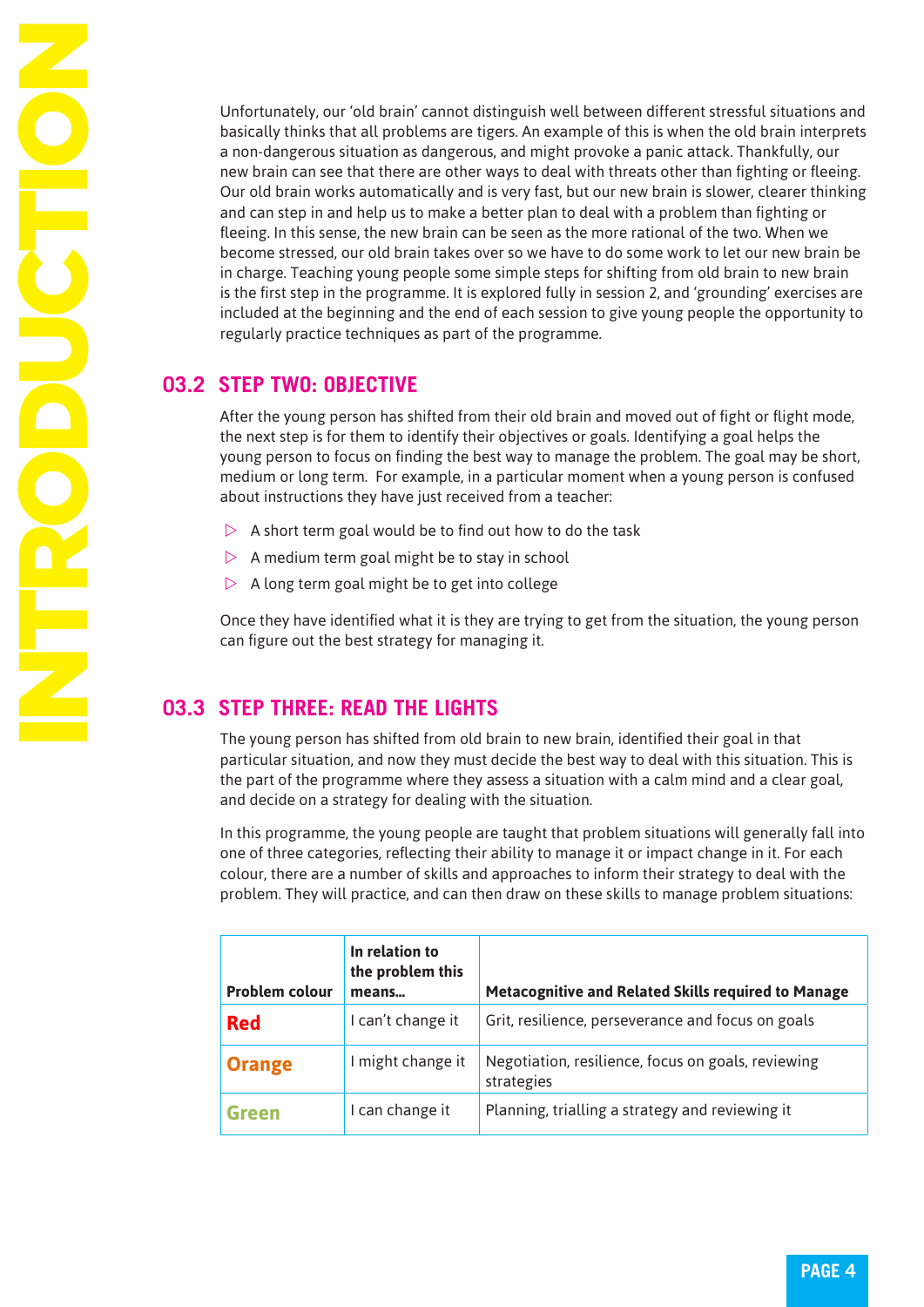#### **KEY RESOURCE**

Key resources for this part of the programme are vignette videos, depicting a scenario from each category of red, orange or green. There are two vignette videos developed for each colour, but the two videos depict the same scenario, once played out **without** a helpful strategy, and the second played out **with** a good, helpful 'new brain' strategy. These videos are used throughout the programme to teach strategizing.

#### **03.4 STEP 4: TAKEAWAY LESSON**

The final step in the model is the 'takeaway'. This refers to the lesson the young person can learn from how they approached the situation, i.e. the strategy they used. This is done through reflection after the fact, and allows the young person to think about what they did well, whether or not it worked for them and also what they could do better the next time. Critical reflection on strategy use, feedback and evaluation is a core factor in meta-cognitive learning and problem solving.

### **04 OTHER KEY CONCEPTS INFORMING THE PROGRAMME**

#### **NEGATIVE AUTOMATIC THOUGHTS**

Part of the programme involves helping young people **Part of the programme involves helping young peo**<br>to think about their thinking. Many of our thoughts **COMPANDED FIGURE 2018 IN AN ADDITIONAL SECTION** instances, but in some instances these thoughts can have a negative impact on us. Importantly for this course, if we encounter a problem situation we can have a negative impact on us. importantly for this<br>course, if we encounter a problem situation we can<br>have thoughts that are negative and unhelpful such as: 'I'll never be able to do this' 'I failed because I'm stupid' ' he hates me and that's why he's challenging me'. Key here is that we may not even be aware we are having these negative thoughts (hence they are automatic) and so even bringing these to the attention of a young person is beneficial. Challenging these thoughts means we can see ways to solve the problem or see more clearly our own ability or capacity to manage a challenge to our advantage. **NEW**<br>Part<br>to th th<br>Old Brain<br>Old Brain **Problem Solving**<br>Broadcoural<br>Colling Solving and that's why<br>we may not eve<br>ative thoughts<br>en bringing the **D R C** can see ways to solv<br>bur own ability or ca<br>to our advantage.

One of the strategies that young people learn through this programme is to think about their mana<br>Che o

**When a problem comes along OLD BRAIN OR NEW BRAIN**





thinking when they face a problem. The problem is known as a 'trigger' (this could be a person saying something or a difficult task, for example). When we are working in our old brain, we encounter a trigger, we have automatic thought which causes an emotional response, and we react to this. However, if we draw on our rational, new, problem solving brain, we can slow down our thinking when we are triggered or in a challenging situation, to see if we are having any negative automatic thoughts that might be holding us back from using the best strategy to solve the problem. This is illustrated in the diagram below.

#### **FIXED VS. GROWTH MIND-SET IN INTELLIGENCE**

An important concept in working with people who may have beliefs that hold back their ability to learn and engage in education is challenging some ideas that they may have about their own intelligence. The theory of fixed vs. growth mind-set in intelligence refers to the ideas that people have about whether intelligence is something you are born with and is fixed for life, or something that can grow and develop, like our muscles, through exercise and work. What is very important about the different perspectives is that those who believe intelligence is fixed typically feel that if they encounter a problem that they cannot immediately master, that they are not capable of overcoming it. Those with a growth mind-set are more likely to problem solve and try to find a way around it.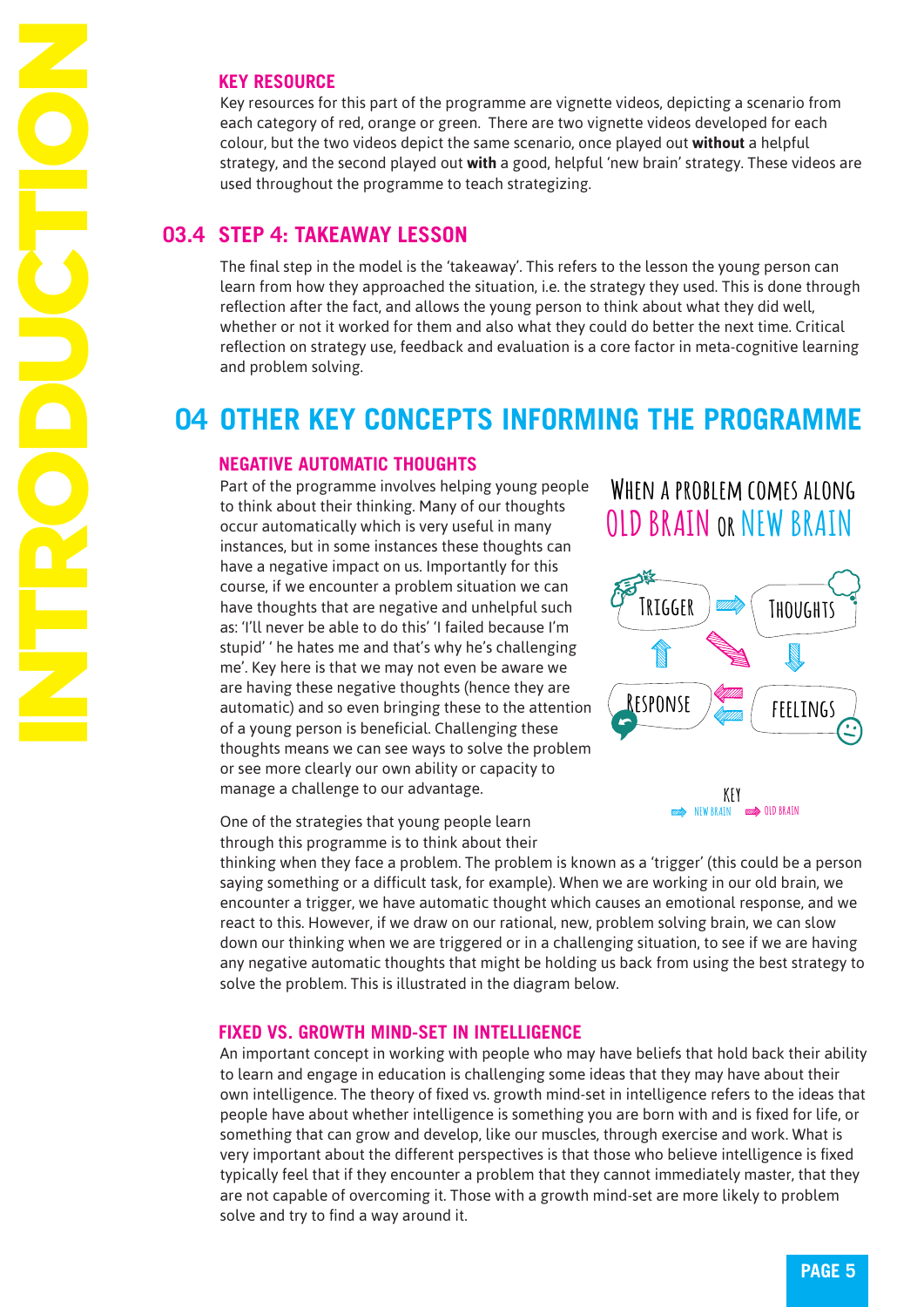Carol Dweck, a Stanford University professor who has conducted 30 years of research into self-beliefs and mindsets says the following about fixed and growth mindsets<sup>2</sup>: :

*"In the fixed mindset, people believe that their talents and abilities are fixed traits. They have a certain amount and that's that; nothing can be done to change it. Many years of research have now shown that when people adopt the fixed mindset, it can limit their success. They become over-concerned with proving their talents and abilities, hiding deficiencies, and reacting defensively to mistakes or setbacks-because deficiencies and mistakes imply a (permanent) lack of talent or ability. People in this mindset will actually pass up important opportunities to learn and grow if there is a risk of unmasking weaknesses. In the growth mindset, people believe that their talents and abilities can be developed through passion, education, and persistence. For them, it's not about looking smart or grooming their image. It's about a commitment to learning–taking informed risks and learning from the results, surrounding yourself with people who will challenge you to grow, looking frankly at your deficiencies and seeking to remedy them. Most great business leaders have had this mindset, because building and maintaining excellent organizations in the face of constant change requires it."*

Early in the programme, in session one, the idea of fixed versus growth mind-sets is introduced to support young people to be open to the idea that even though they may have previous negative experiences in learning, that through developing their problem solving skills, they can grow their intelligence in various ways. There is a video listed in the Tutors Resources where you can watch and learn more about this.

## **05 WHAT YOUNG PEOPLE GET FROM THE PROGRAMME**

Young people who take part in this programme will:

- $\triangleright$  Have a better understanding of their own experiences of learning, through reflection and discussion
- $\triangleright$  Have a better understanding of the role of 'fight or flight' in preventing learning
- $\triangleright$  Be able to apply some simple techniques to shift from 'fight or flight' into problem solving mode, to help them overcome problems in the classroom or workplace
- $\triangleright$  Learn a simple four-step strategy for approaching problems they encounter in the workplace or classroom
- $\triangleright$  Apply the four-step SORT It strategy to a range of work or learning-based scenarios and tasks.

### **06 VALUES AND PRINCIPALS: CONSISTENTLY APPLIED IN DELIVERING THE PROGRAMME**

- w **Strengths Based:** all young people can learn, all young people can grow their skills and intelligences and all young people can improve their ability to problem solve and learn. The tutor should seek to find the strength and positive angle in all discussions and conversations in the class, highlighting existing skills that the young people have in the stories they tell, even if they tell them from a negative perspective.
- $\triangleright$  **Focus on Psychology:** This is, at its most basic, a psychology programme for young people. They learn about the brain and their thinking and how to apply new skills in their lives. They should be reminded of this at regular intervals to keep their interest piqued and keen.
- **Dynamic:** Each class will be dynamic, involving a variety of teaching methods including video and movement where possible. Each session involves at least one exercise requiring movement and one video.

<sup>2</sup> http://learningandtheadolescentmind.org/people\_01.html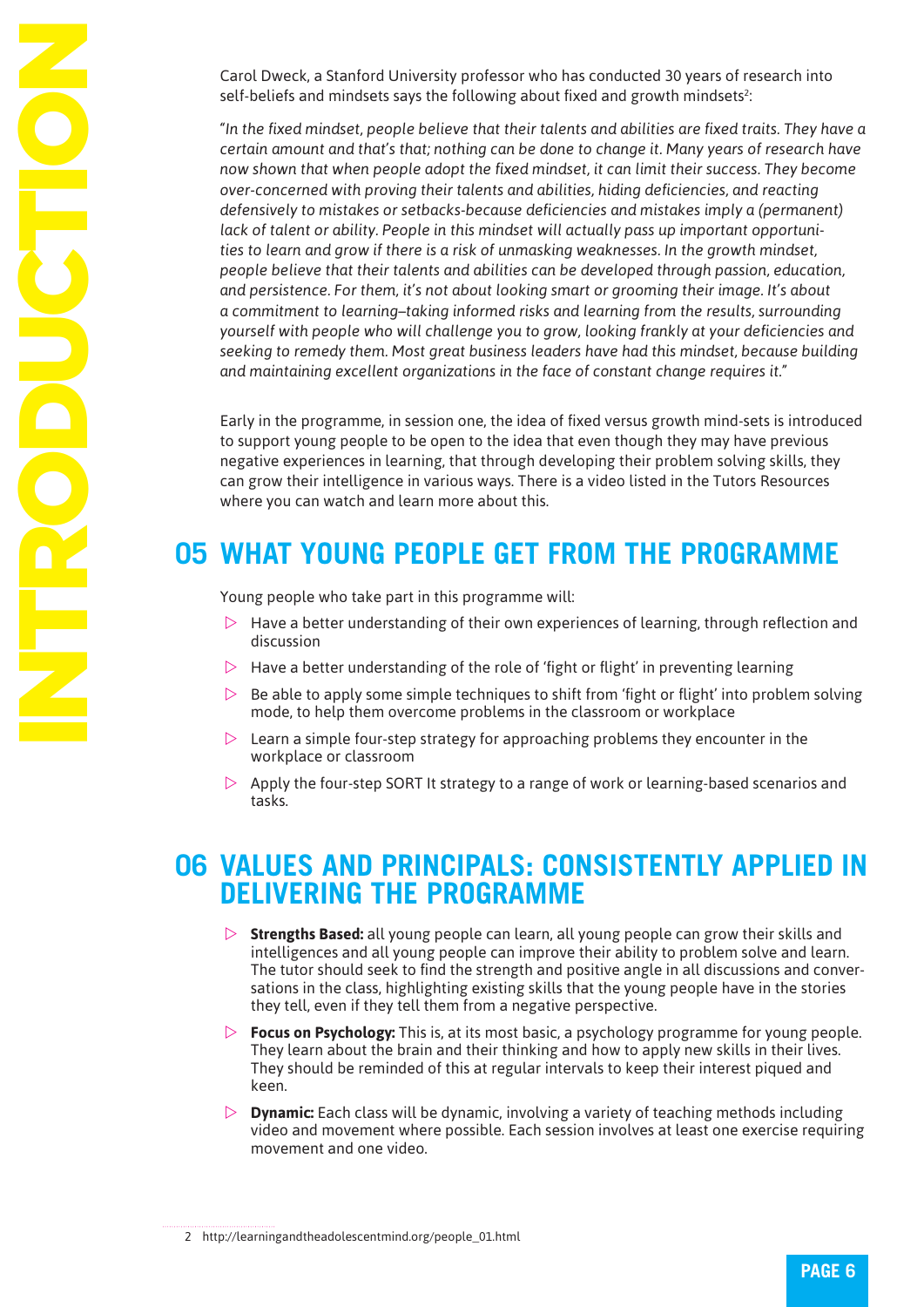- $\triangleright$  **Accepting:** The tutor should ensure in all of their interactions that they are accepting the young people as they are. Where there are behaviours that hurt others, of course this should be challenged in a kind, caring and respectful way, acknowledging where the young person is coming from.
- $\triangleright$  **Warm, Kind and Funny:** the tutor should seek to facilitate an atmosphere that is also warm, kind and funny and encourage participants to treat one another in this way
- $\triangleright$  **Realistic:** all scenarios and examples provided in this programme come from real life situations provided by local young people. Participants are encouraged to bring their own life experiences into the classroom to inform learning among their peers. This is a key value for the credibility of the programme among the participants.
- $\triangleright$  **Collaborative:** everyone in the classroom, including the tutor and all of the participants, are experts by experience and have the capacity to support one another to problem solve. Collaborative approaches including feedback, discussions and respectful challenging should be engaged at all points.
- $\triangleright$  **Clear and Accessible:** the model, the language around it and the programme content is clear and accessible to all young people. Any term or concept that is unclear should be discussed and clarified.
- $\triangleright$  **Complete:** If a participant misses a session s/he should be given the option of completing it 1-2-1 with the tutor before the next session

### **07 LIST OF THINGS YOU WILL NEED TO DELIVER THE PROGRAMME**

You will need some or all of the following most weeks to deliver the programme:

- $\triangleright$  A tablet or mobile device (note a laptop will not work for the dragon-racing game, only a mobile phone or tablet)
- $\triangleright$  A laptop or computer for showing powerpoint presentations and videos
- $\triangleright$  An internet connection
- $\triangleright$  A projector with an appropriate connection to project from the tablet or mobile device (see module two appendix for help in identifying what you need here)
- $\triangleright$  Speakers to project videos
- $\triangleright$  Videos loaded and ready to go from the internet
- $\triangleright$  Flip charts, markers, coloured paper etc.
- $\triangleright$  Print outs of the appropriate Hand-outs each week
- $\triangleright$  Folders for young people to store their Hand-outs
- $\triangleright$  The dragon-racing score card
- $\triangleright$  Other materials as indicated in the first page of each module

### **08 TRAUMA INFORMED CLASSROOMS: ANTICIPATING AND MANAGING CHALLENGES**

#### **08.1 CHALLENGES**

The SORT It programme is one which encourages self-reflection and self-examination and can create a culture where participants are actively thinking about their difficulties, and where people are open about the challenges they are having. This can cause people to experience feelings and act in ways that may require additional support than might usually be expected in a classroom environment. In addition to this, the SORT It programme is a trauma-informed programme. This means that the programme is delivered with the assumption that some, many or all of the young people taking part are survivors of childhood or on-going trauma. Trauma impacts on a young person's capacity to be in a classroom environment, both in terms of learning and relationships and can have consequences such as: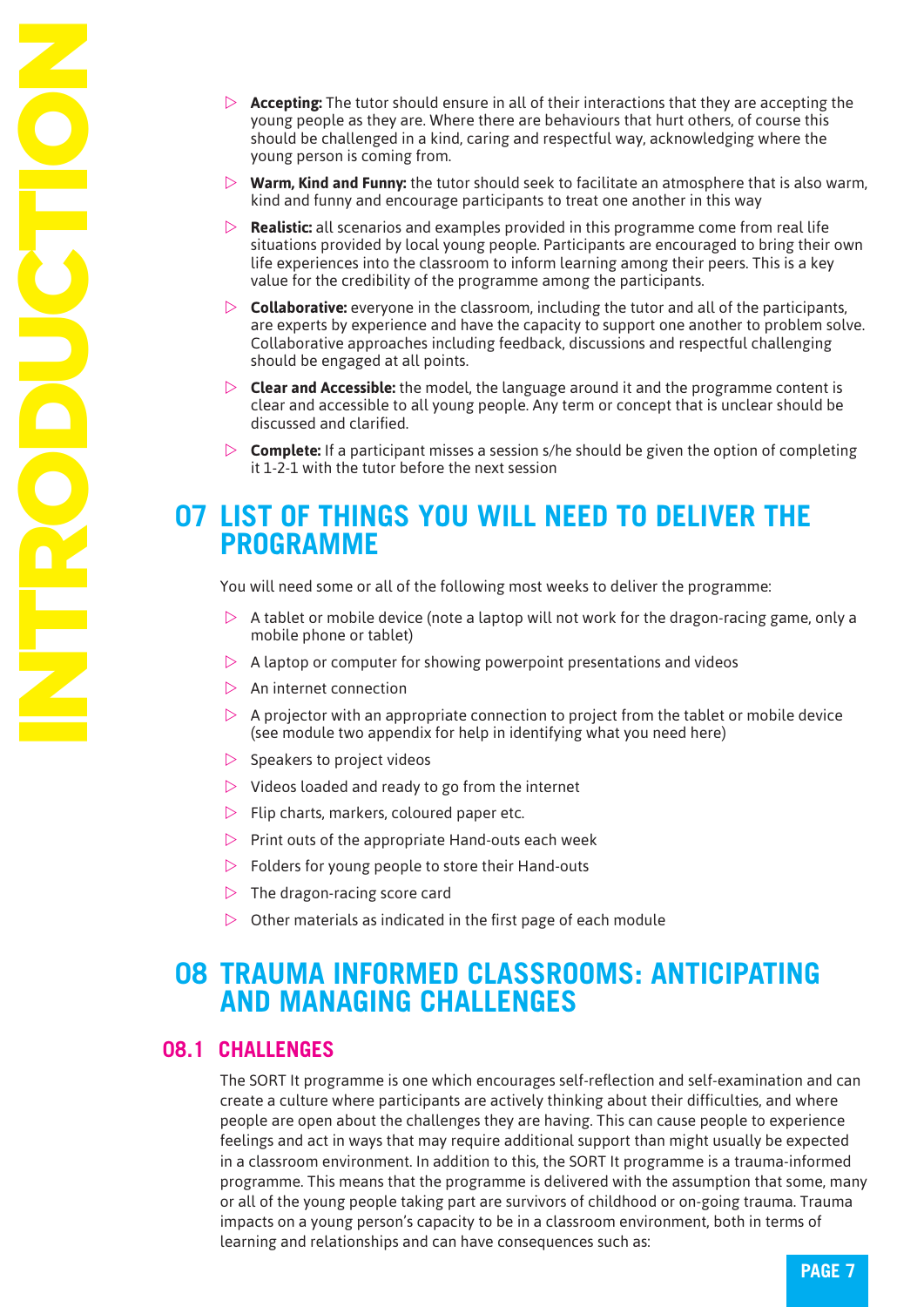| Impacts on academic performance            | <b>Impacts on social relationships</b>                                                     |  |
|--------------------------------------------|--------------------------------------------------------------------------------------------|--|
| <b>Reduced Cognitive capacity</b>          | Need for control (causing conflict with<br>teachers and other students)                    |  |
| Sleep disturbance (causing poor concentra- |                                                                                            |  |
| tion)                                      | Attachment difficulties (making attachment                                                 |  |
| Difficulties with memory (making learning  | to school problematic)                                                                     |  |
| harder)                                    | Poor peer relationships (making school an                                                  |  |
| Language delays (reducing capacity for     | unpleasant experience)                                                                     |  |
| listening, understanding and expressing)   | Unstable living situation (reducing learning,<br>and capacity to engage with a new school) |  |

*Taken from 'Calmer Classrooms: A Guide to Working with Traumatised Children' by the Victorian Commission for Children and Young People, Australia*

The tutor will be best placed to respond to participants with difficult feelings or behaviours that are challenging to the tutor or others if time is taken to anticipate these situations, and devise strategies to respond to them if they arise. A key facet of this programme

### **08.2 ESTABLISHING A TRAUMA-INFORMED CLASSROOM**

*This section is adapted from 'Calmer Classrooms: A Guide to Working with Traumatised Children' by the Victorian Commission for Children and Young People, Australia, and* Washington State Office of the Superintendent of Public Instruction's Compassionate Schools Initiative.

**Understand the Young Person:** As a trauma-informed programme, the tutor can increase their empathy with young people by being aware that trauma can result in a person behaving younger than they are and that this should guide teaching practices, responses and relationships.

**Provide Unconditional Positive Regard:** Providing consistent care can help young people to build trust and form relationships with you. Unconditional positive regard means that you communicate acceptance, regardless of what the young person says or does. This means for example that if a young person says, "I hate this class, it's stupid", you can show acceptance by saying "I'm sorry to hear you feel that way, I'd like you to have a good time here and get your work done" or something to that effect.

**Manage Your Own Reactions:** Know that young people can have difficulties, and that this can bring stress into the classroom; focus yourself and ensure that you can remain calm. This will help young people to become or remain calm themselves.

**"Can I Help You With":** If a young person isn't taking part in an exercise or doing a required activity, offering help (can I help you to fill the sheet… etc.) rather than giving warnings or asking why they are not doing something may be a more effective engagement technique.

**Structure and Consistency:** Young people who are survivors of trauma can particularly benefit from safe, clear, consistent, fair and firm boundaries applied calmly and sensitively.

**Time In Not Time Out:** If a young person is being disruptive or disengaged, rather than send them out, invite them to come and work with you to complete the task if this is feasible. Time out reinforces the notion that the young person is un-loveable or unacceptable.

**Connect:** Young people who have been traumatised may present as withdrawn or may be hyper-aroused or aggressive. Very often, those who are very withdrawn may be dealing with a lot of internal anxiety that is not evident on the surface. Young people in either state may have difficulty engaging or learning. Making gentle and consistent attempts to connect with the young person to bring them back to the room and to themselves can help them to engage. This might be a direct communication (eye communication or directly addressing them) or a light touch if appropriate. Young people who are regularly dissociated (either withdrawn or hyper) may need help to catch up with things, as they are often inattentive.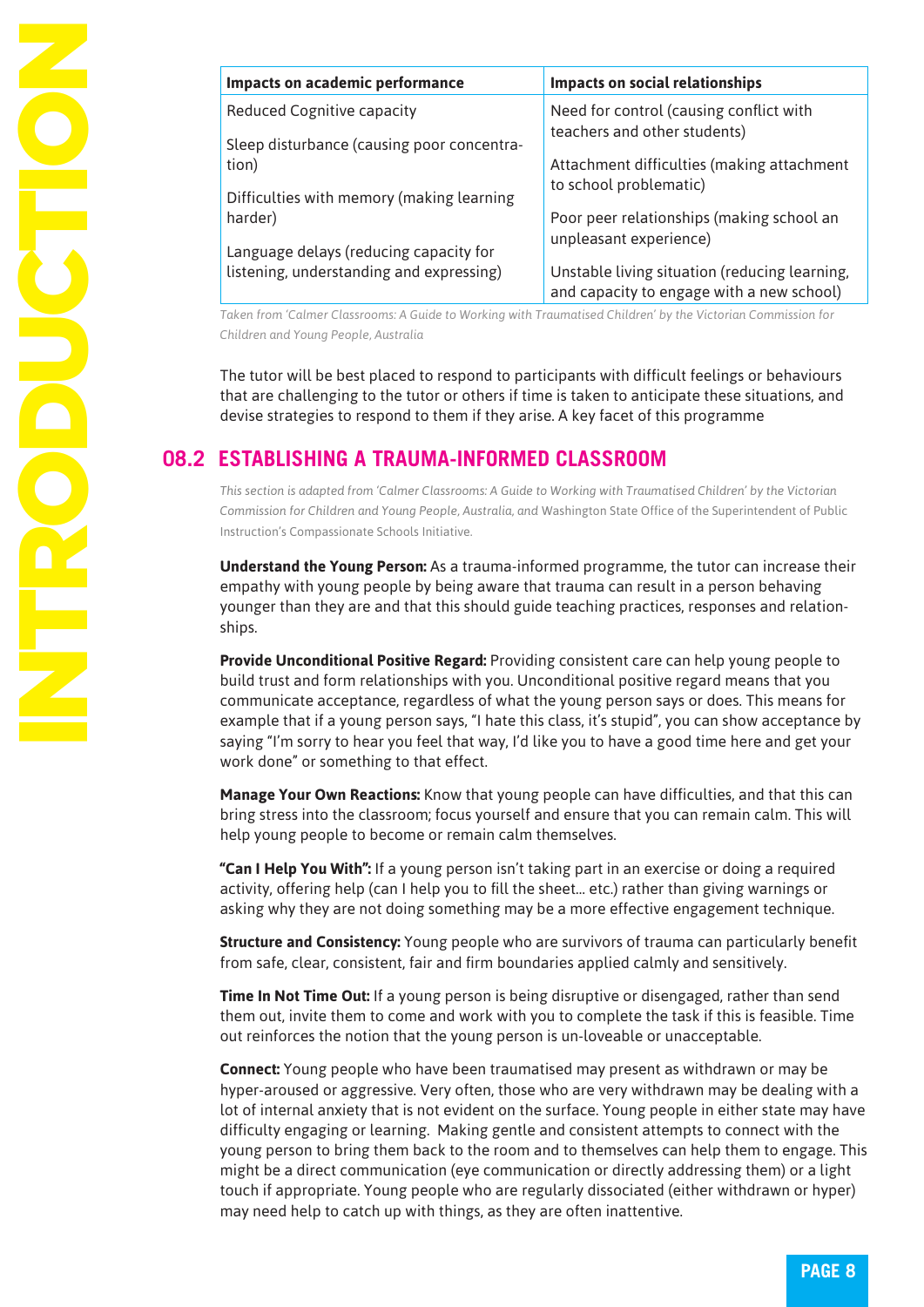**Offer Choices and Stay in Control:** Young people may often become oppositional, and refuse to comply with a request, or do the opposite of what is requested. Where this happens, use humour and offer choices wherever possible. Offering choices and staying in control of the dialogue in these situations helps to reinforce consistent boundaries and structure. Do not allow frustration to get the better of you and use structure without threat.

**Acknowledge Good Decisions and Choices:** Young trauma survivors may not react well to praise, but commenting on a particular task or job well done (rather than intrinsic characteristics) can provide needed and meaningful positive reinforcement.

**Know Your Role and Your Limits:** While establishing a positive relationship is essential to creating a good learning environment for young people and in particular trauma survivors, be aware of the limits of your role. You are a tutor for this programme, and while personal challenges and difficulties may be discussed, you should ensure that the young person accesses professional or specialised support where it is needed. Use the structures within your organisation – if there is a counsellor, refer them there. If there is a key working or youth working system, ensure you encourage them to speak to their worker about difficulties or challenges.

### **08.3 PRIOR TO EACH SESSION**

- $\triangleright$  Have an **appropriate support system** in place within your organisation. This may mean having an allocated supervisor/mentor to help prepare you in advance and provide you with debriefing and on-going support.
- $\triangleright$  Ensure you have **good working knowledge of your organisations policies** that may be relevant including:
	- $\rightarrow$  Child protection
	- $\rightarrow$  Responding to disclosures of self-harm / suicidal thoughts
	- $\rightarrow$  Responding to disclosures of substance use
	- $\rightarrow$  Managing challenging behaviour
	- $\rightarrow$  Making referrals for personal, health and social issues
- $\triangleright$  Ensure you are **adequately prepared for the session**; use your checklist to ensure you have all materials and teaching supports ready, and be confident with the theory and exercises. Having undertaken enough preparation with the content will reduce any anxiety you may have in this regard and allow you to be more attentive and responsive to the needs of participants
- $\triangleright$  Remind yourself that teaching and facilitation can be a stressful job; take some time prior to the session to ground yourself, using some of the exercises in the programme. Take time to ground yourself, reduce your adrenaline and increase your confidence.
- $\triangleright$  Accept that there may be challenges. Think about how they will manifest and how you might manage them using the trauma-informed principles

#### **08.4 AFTER THE SESSION**

- $\triangleright$  Have a debrief with your manager or allocated person, focussing on what you feel you did well, what concerned you and what you could have done better.
- $\triangleright$  Promptly follow up on any concerns relating to referrals, child protection or other issues arising, in line with your organisation's policies

### **09 CONSIDERATIONS FOR TIMING - FLEXIBILITY**

To ensure young people can benefit from all of the core learning in this programme, it is important that all material is covered. The programme has been designed to allow for flexibility – there is a 10 minute 'trickle in' period and a ten minute 'close' at the beginning and end of each session, and there is only 1 hour and 20 minutes of content between the trickle-in and close scheduled for each session.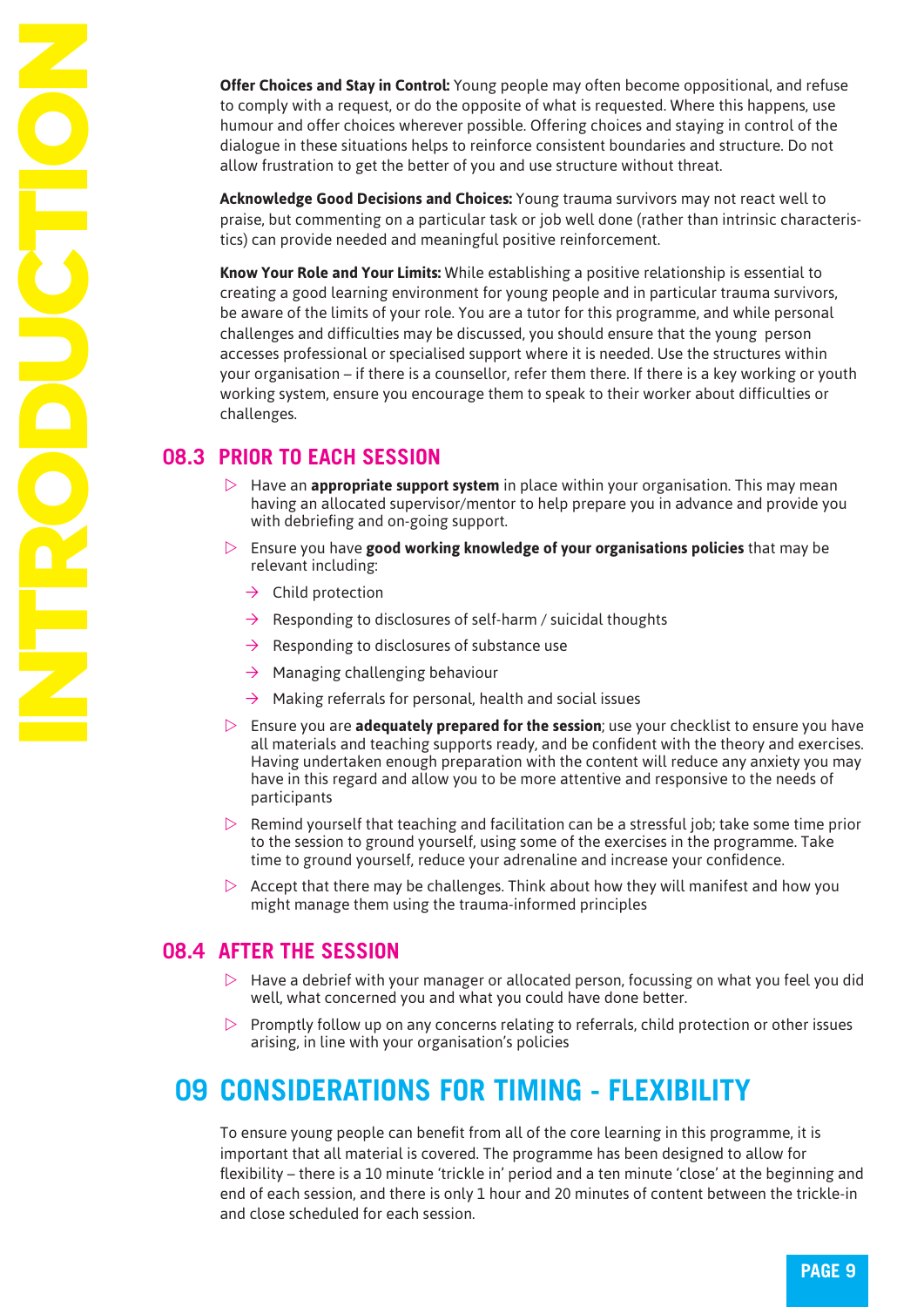This means that where 2 hours are scheduled for classes, there is 20 minutes unscheduled, and 20 minutes focussed on either warming up or winding down. The following guidelines will help the tutor to ensure that they can move the content at a pace that suits their group best:

- $\triangleright$  All material should be covered
- $\triangleright$  Additional weeks can be added with some material spread over additional sessions
- $\triangleright$  The dragon-racing game can be added to other weeks; it is only scheduled for use in 3 4 sessions as detailed in the modules
- $\triangleright$  Any other exercises that teach mindfulness or Cognitive Behaviour Therapeutic skills can be added to increase this important facet of the learning but these should be based in evidence and come from a reputed source
- $\triangleright$  Additional time for dialogue may be added etc. if deemed suitable, as long as all material is covered over the course of the programme

### **10 KEY LESSONS FROM THE LITERATURE**

A detailed and comprehensive literature review informs this programme. This section presents 9 key lessons from the literature that informs the programme, as a reminder or refresher for tutors. Tutors should read the full literature review in preparation for the programme and may use this to remind themselves of some of the important findings informing the programme

### **10.1 KEY LESSONS: PROGRAMME CONTENT**

- 1. There are many factors that contribute to early school leaving in adolescence, which in turn can contribute to poor workplace performance in later life. These include coming from lower socioeconomic background, coming from lone parent families, coming from families with low levels of parental education as well as previous negative experiences with teachers and schools. In order to become a fully engaged young adult within society, adolescents must move through certain developmental stages. There are many potential threats to the adolescent brain, which can slow down or stop this development, including poor physical health and nutrition, mental illness, substance abuse, early childhood trauma and toxic stress. Despite these threats, the adolescent brain shows considerable resilience and given certain conditions, adolescents can overcome these challenges. *The aim of this programme is to re-engage young people who have become disaffected by traditional education. No matter what an individual's past experiences has been, all young people have the ability to benefit from this programme and from education in the future.*
- 2. Toxic stress is one of the many key inhibitors of learning, and developing techniques to manage this can support young people to engage in learning. *A key element of this programme is learning to use simple techniques to manage stress, to help young people effectively manage difficult situations arising in learning or workplace environments*
- 3. A large amount of literature has suggested that metacognition, the process of "thinking about thinking", can be used to re-engage young adults as effective, independent learners. In practice this means learning how to plan, implement and review problem solving and learning skills. *This programme aims to put these skills into practice by learning to set goals and objectives for learning and problem solving, to plan an approach to a problem and to review whether this approach was successful. Along with learning to manage stress reactions, this is the basis of the SORT It model.*
- 4. The literature tells us that learning meta-cognitive skills is most successful when it's applied to a range of scenarios, and best taught in a way that is collaborative and cooperative. *Videos developed specifically for this programme show the application of metacognitive and problem solving strategies, using real-life scenarios from the lives of young people. The programme also relies on encouraging young people to collaboaratively and cooperatively reflect and apply learning to scenarios from their own lives, and look at developing alternative constructive strategies in the future.*